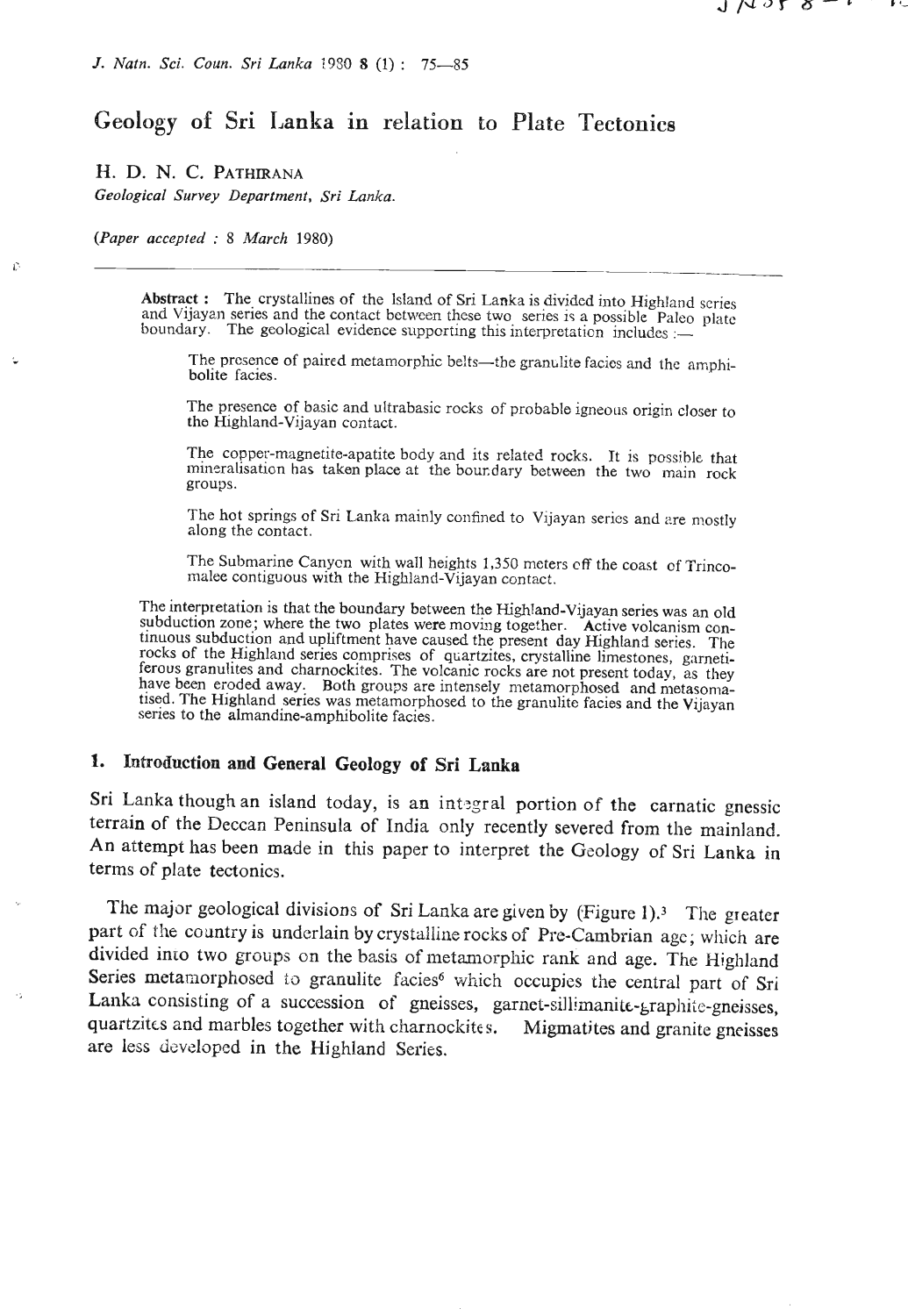

**Geoloqy of Sri Lanta in resaation to Plate Ttactonics** 

Figure 1. Geological Map - Sri Lanka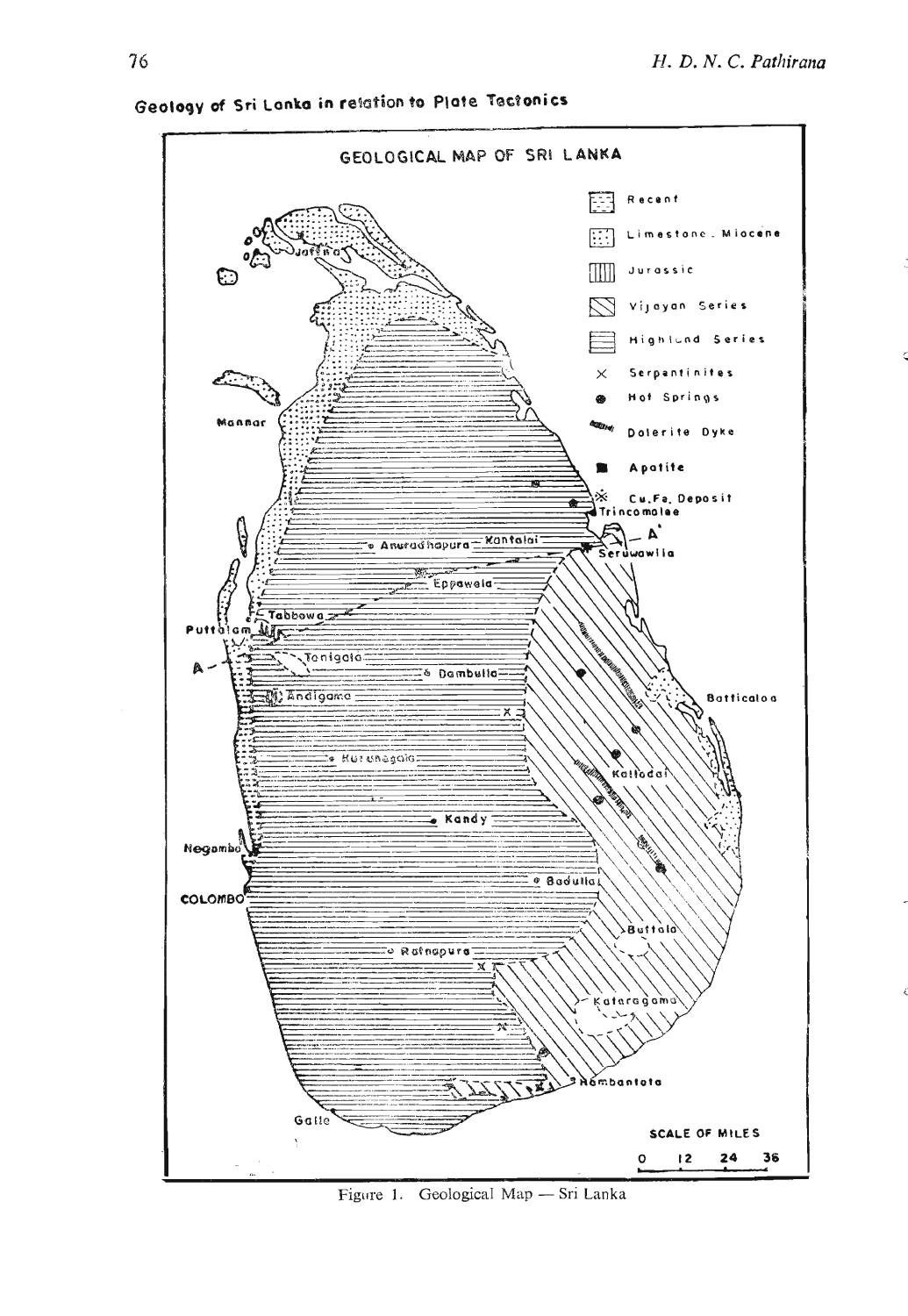The Vijayan series metamorphosed to the amphibolite facies<sup>6</sup> which consist mainly of microcline-biotite and hornblends biotite-gneisses, granites and granite gneisses, and occupies the eastern and south-eastern Lowlands.

Mesozoic rocks, mainly sandstones, shales and siltstones of Upper Gondwana age (Wayland, 1925) are preserved in faulted basins at Tabbowa and Andigama near Puttalam. In the north-western part of the country the dominant rock is the sedimentary limestone which underlies the whole of Jaffna Peninsula and the surrounding Islands. This limestone belt extends southwards along the west coast ot the Island as a gradually narrowing belt.

## **2. Previous Work**

ċ

Ŋ,

There is no direct evidence to show the origin of the Highland series Adams<sup>1</sup> considered the peneplain which they represent, to be produced by ordinary denudation of dip slopes. Wadia (1945) impressed by the "Stupendous Mural Scarps" emphasised the horst like nature of the central Sri Lanka massif and suggested block uplift of the Highlands through poweriul dislocations and block faults of the normal type. King<sup>11</sup> points out that direct faulting has not been forthcoming and the mighty rock faces are seemingly true "Erosion Scarps". More recently Vithanage (1972) postulated that the regional morphotectonic and morphological features can be explained by normal erosion acting on the Precambrian terrain which has been subjected to prolonged differential warping along a broad SSW-ENE zone. The predominant deformations were by series of vertical differential uplifts with a culminating phase around Jurassic (Gondwana and Miocene early to end of Tertiary). Hatherton *et*  al<sup>7</sup> predicts that the central Highlands appear to be completely uncompensated isostatically. The largest scale anomaly in the island **runs** along the western part of the Vijayan series and parallel to its junction with Highland series **(see** Figure 2).

## **3. Geological Processes at Plate Boundaries**

According to the plate tectonic hypothesis, the outer layer of the earth consists of lithosphere, 80 to 100 **km** thick divided into a number of rigid plates moving relatively to each other over a plastic asthenosphere. There are twelve major plates and thirty minor plates recognised at present. Volcanism, mountain building, and mineralization are concentrated at the boundaries of these plates. Plate boundaries are three types, constructive, destructive and conservative. At constructive plate boundaries new lithosphere is consisting of a layer of oceanic crust overlying the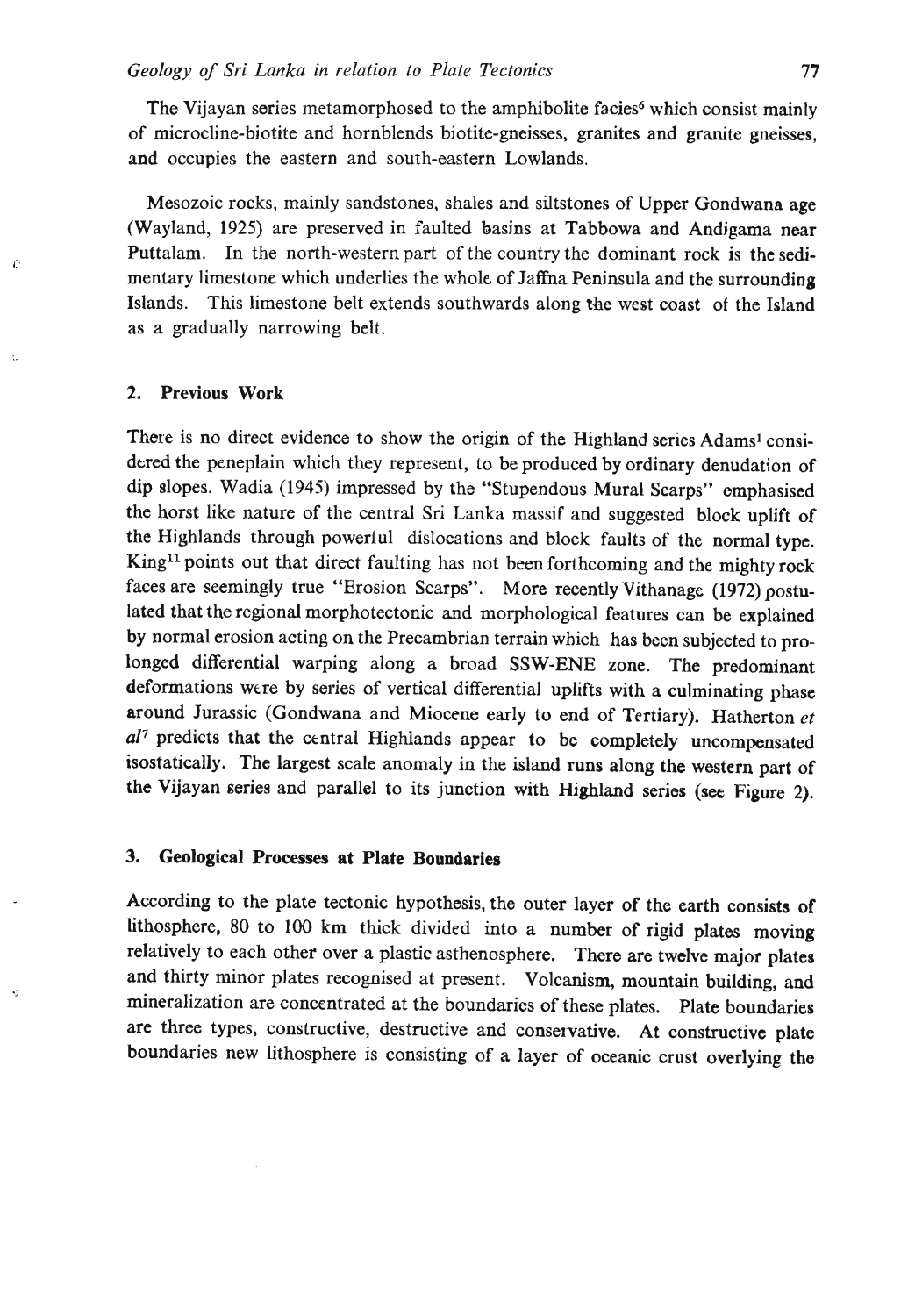

**Figure 2. Hybrid gravity anomaly map,** Sri **Lanka. (After Hatherton et** *al)*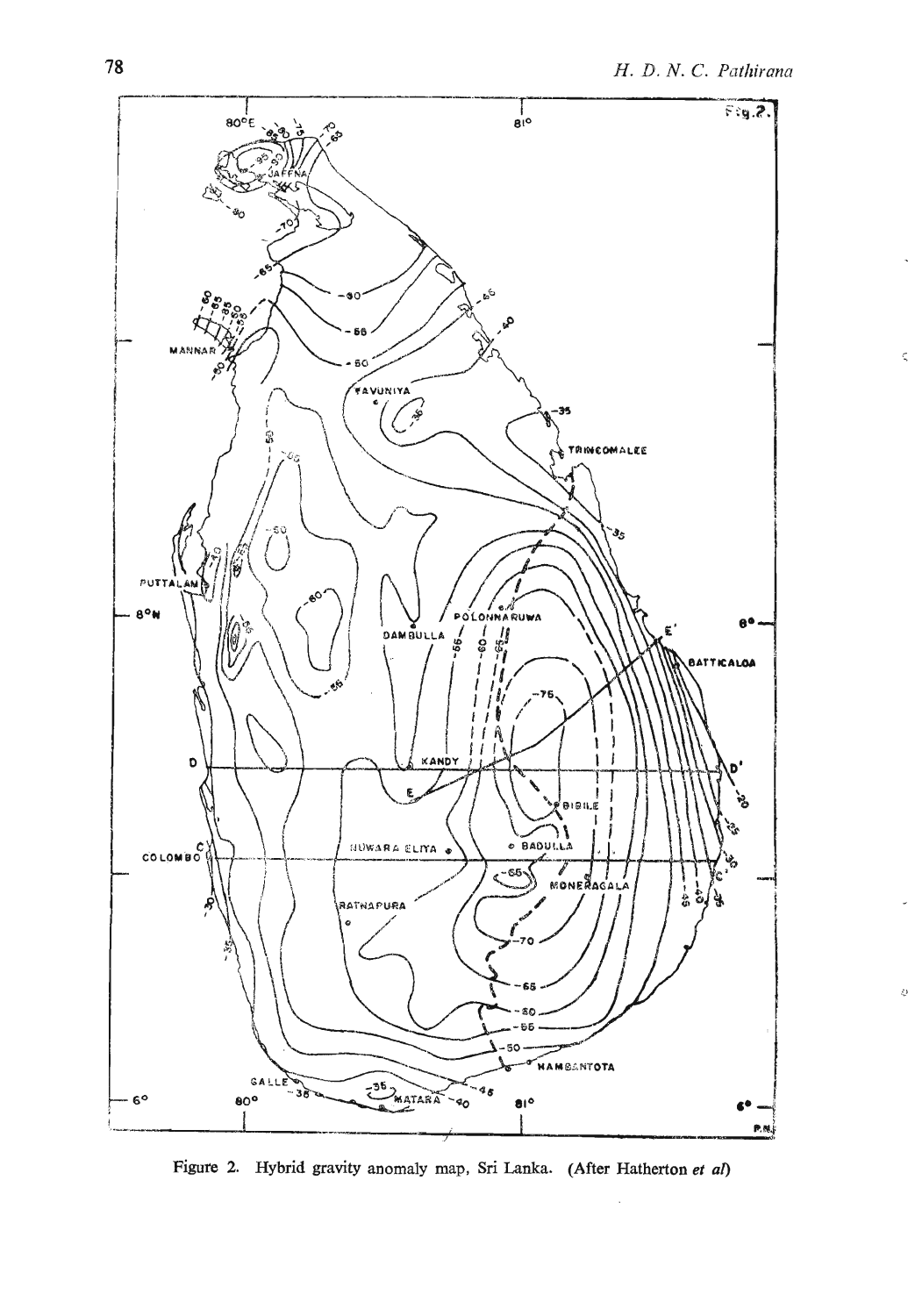## *Geology* **oj** *Sri Lanka* **in** *relatiox* **fo** *Plate Tectonics* 79

upper mantle ,and it is created either continuously or intermittently at the rate of spreading of about 10 cm per year along the axis of an oceanic spreading ridge system. At constructive plate boundaries the plates move away from each other (Figure 3). At destructive plate boundaries the plates move opposite to each other (Figure 4) and the collision result due to continuous subduction of the oceaniccrust, for example the collision of Indian plate with the Asian plate in the Tertiary following subduction and closure of Tethys ocean. At conservative plate boundaries the plates move parallel to each other along a transform fault. Transform faults are linked with ridges trench systems and at times large faults on lands, for example the San Andras fault in the U.S.A. and Alpine fault in the South Island of New Zealand. The spreading ridges, trenches associated with subduction zones and transform faults form a continuous linked network around the Earth Surface.

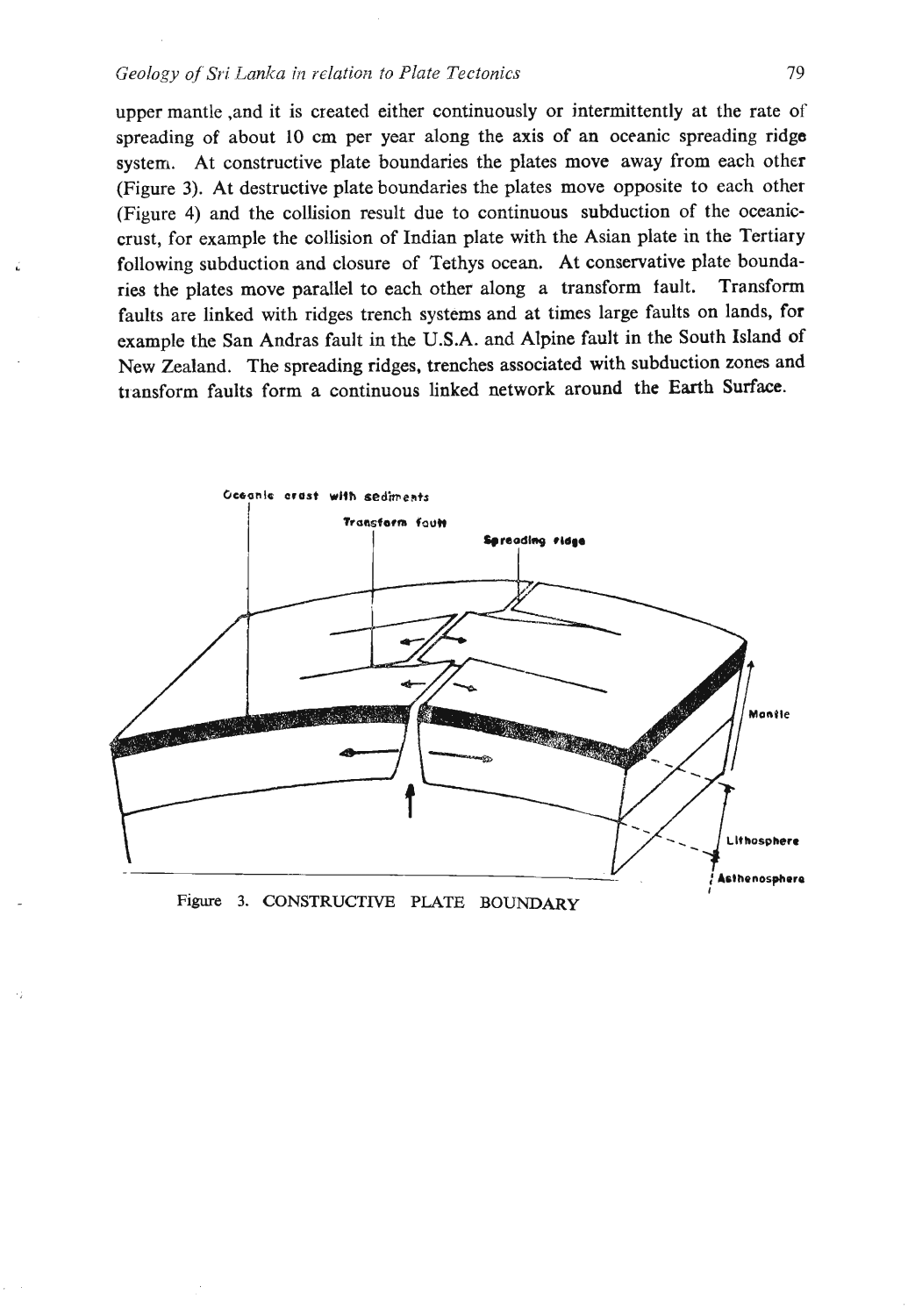



ķ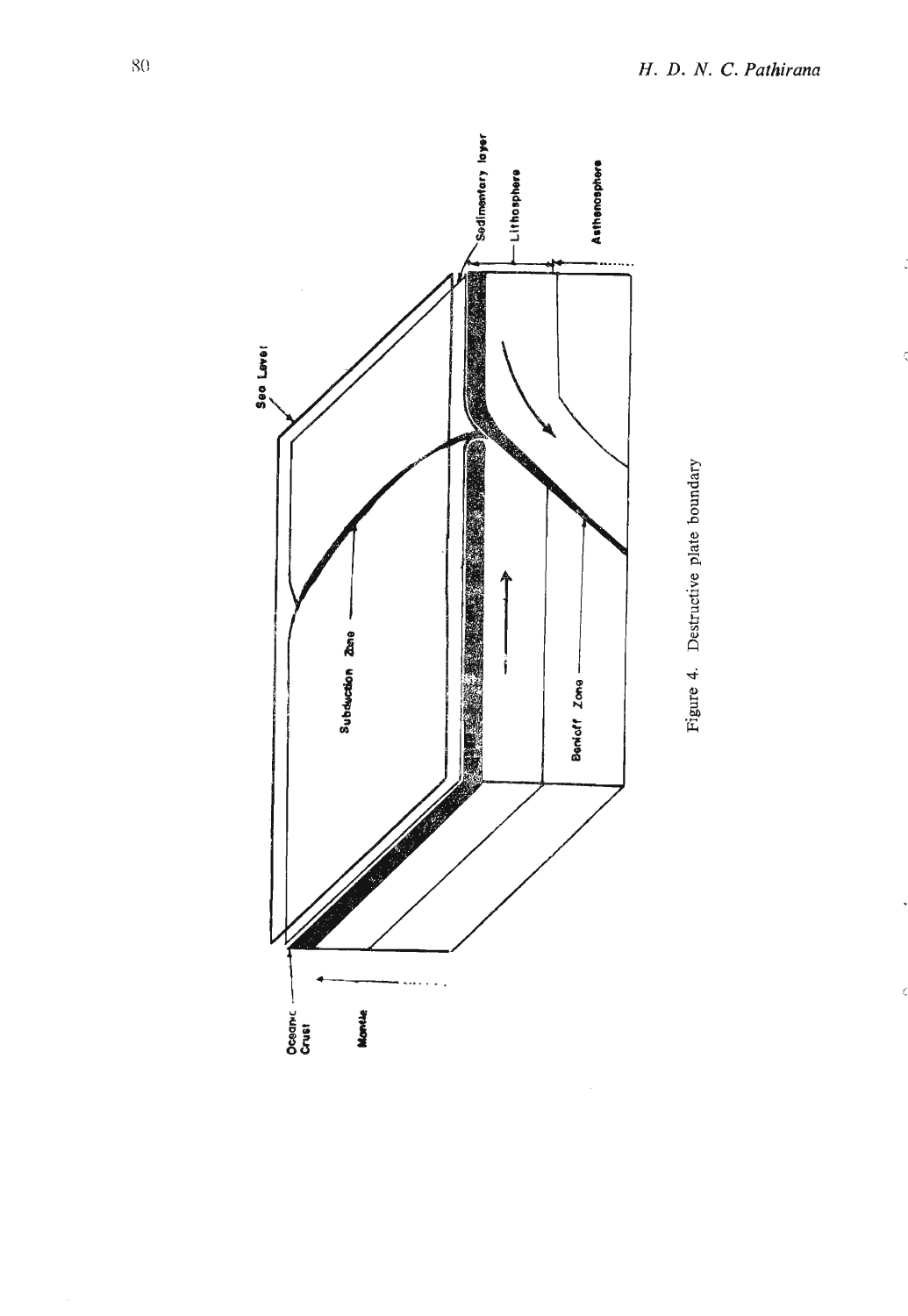## 4. Some Possible Evidence of the Plate Boundary

In Sri Lanka the boundary between the Highland and Vijayan series can be of the destructive type. The outerparts of the Eastern and Western Vijayan crust can be considered as two micro plates, passively moving about on a plastic asthenosphere (the upper mantle) (Figure **5).** The geological and the tectonic setting of the Highland series and the Vijayan series is a clear indication of a possible plate boundary. The geological evolution of Sri Lanka began with a deposition of thick sediments in a Pre-Cambrian geosyncline.<sup>3</sup> The rocks of the Highland series were laid under sedimentary conditions bringing material from the Eastern and Western limbs of the geosyncline. The Highland series is an elongated belt extend from SSW to NNE of the Island varying its strike and direction. The rocks are mainly quartzites, quartzschists, crystalline limestones, calc granulite gneisses, and quartz-felspargarnet-granulite gneisses. The quartzites are metamorphosed sandstones found in all parts of the Highland series belt. Crystalline limestones and calc granulites are metamorphosed sedimentary limestones. Carbonates of calcium and magnesium are the two main constituents of these rocks. The presence of silicate minerals very often in the crystalline limestone band suggest that quiet seas in which calcarious sediments were laid down from time to time inundated with sand and clay, were perhaps brought down by flood waters.<sup>3</sup> The calc granulites are very impure calcarious sandstone formed by the metamorphism of calcarious muds, quartz-felspargarnet-granulite gneisses are metamorphosed sandy clays and clayey sands.

The Vijayan series consist of mainly granites, granite gneisses, augen gneisses and migmatites. The minerals present are quartz, microcline, plagioclase, biotite and hornblende. These minerals occur with monotonous regularity in the Vijayan rocks. These rocks extend as isolated knob like masses and in some places as ring-structures in the Yala and Panama 1 in sheets.12 Minerals like silimanite, graphite, cordierite hypersthene and garnet so typical of the Highland series are seldom seen in the Vijayan series.' The Buttala and Kataragama complexes may well represent, 'Klippen' severed from the main Highland series block.' In comparison with the rocks of the Vijayan series the rocks of the Highland series are well bedded, banded and run continuously for miles along the strike with little variation and hardly **any**  dislocation. The Vijayan rocks are seldom uniform. It is seen that these two **groups**  are completely different in their mode of origin. It can **be** considered that these Highland series (the granulite facies) and Vijayan series (the amphibolite facies) are paired metamorphic belts with the relics eroded away.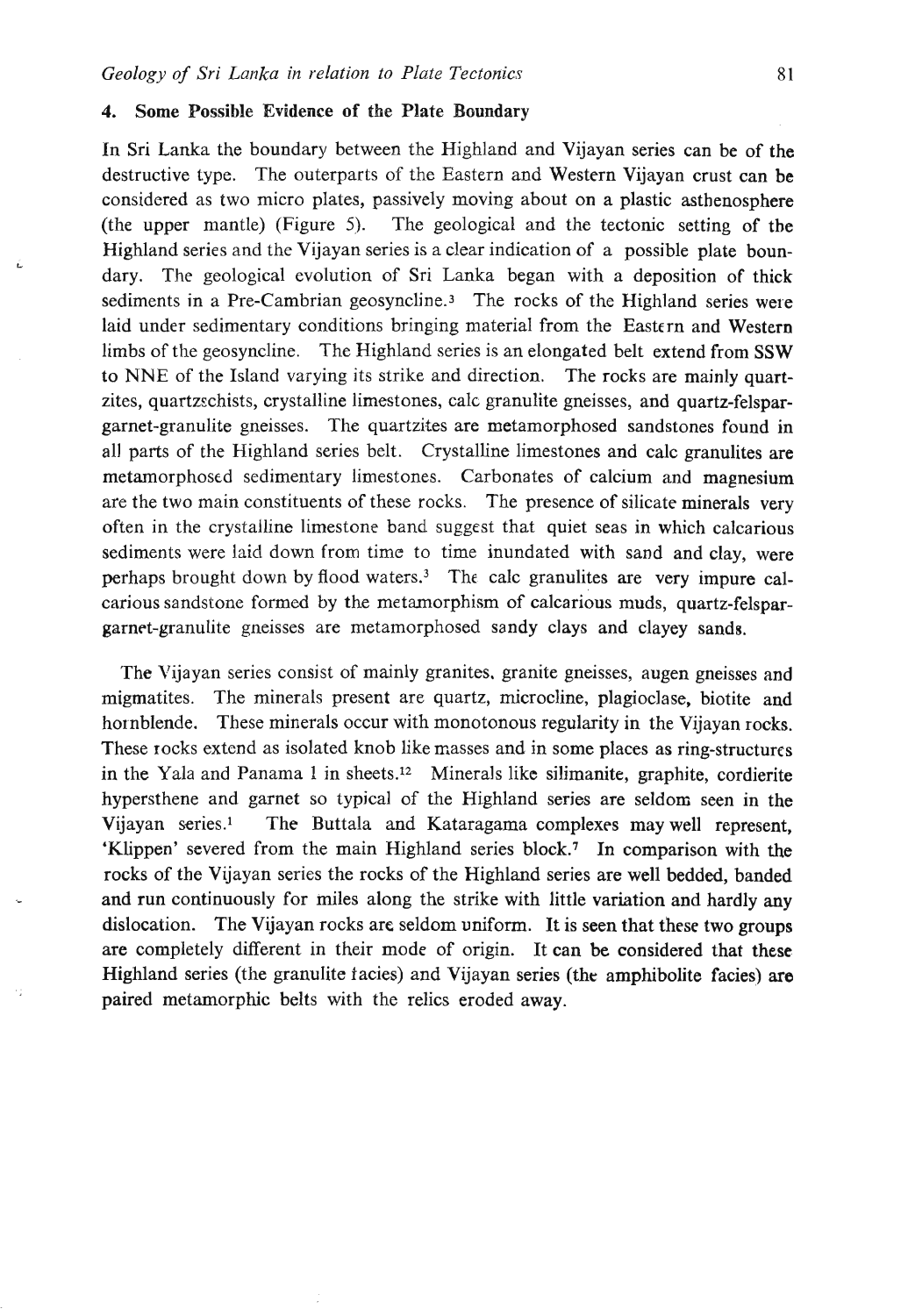

**GEOLOGICAL SECTION** OF SRI **LANKA** - **ALONG LINE A** - A'

**(Figure 5)** 



#### **5. Basic and UIfrabasic Rocks**

Basic and ultrabasic rocks are located along the Highland series and Vijayan series boundary. The basic rocks are fine grained quartz dolerites and albite dolerites; a very few medium grained basic rocks are also observed at a number of places in the Vijayan series. The dolerites and the ultrabasic rocks are shown in the Figure 1. Petrological and mineralogical studies of the basic rocks show two groups with diagnostic mineral assemblages as given below of which the first is dominant ;

- $(a)$  apatite ilmenite  $\pm$  olivine clinopyroxene and plagioclase
- (b) ilmenite clinopyroxene and piagioclase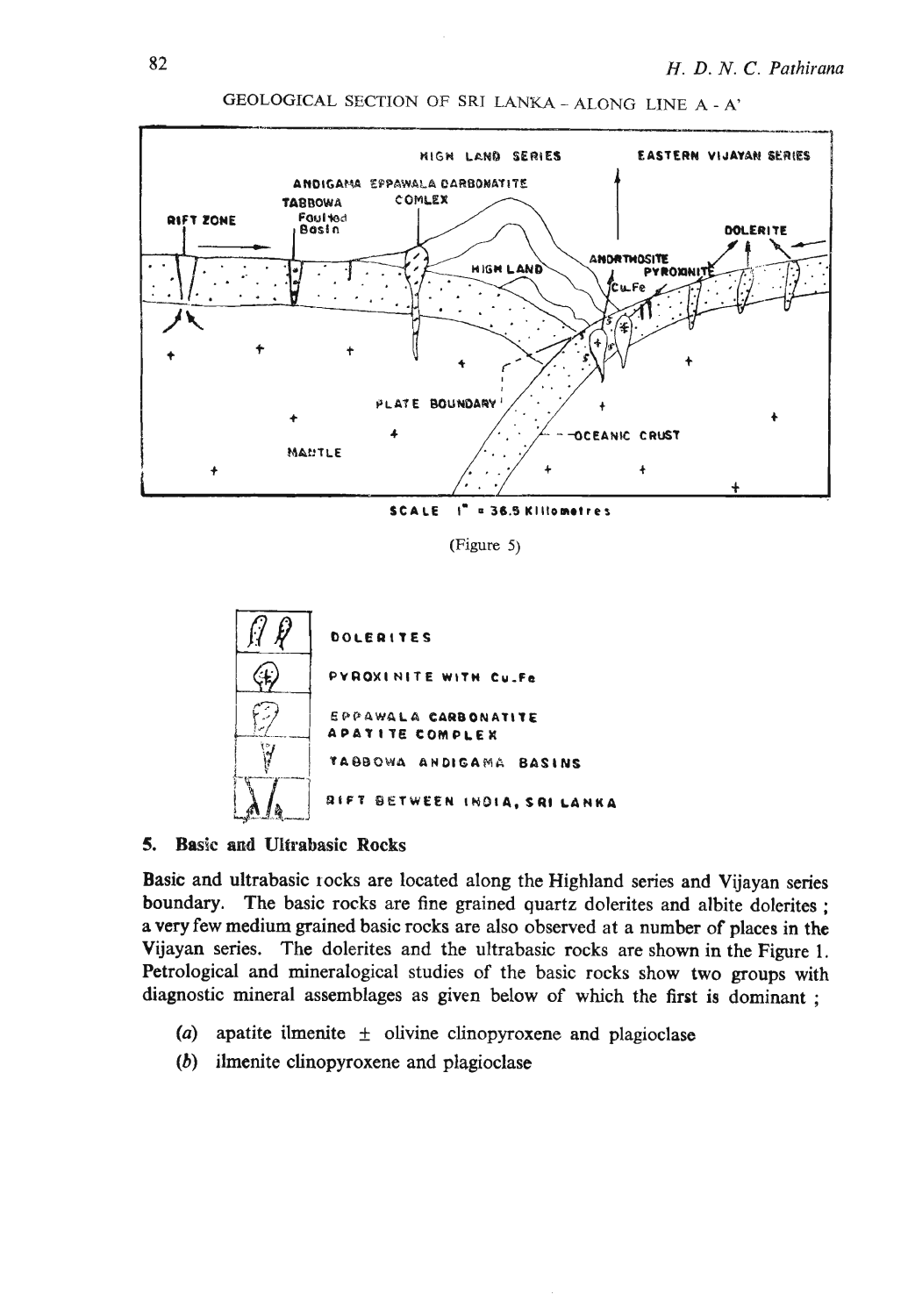#### *Geology of Sri Lanka in relation to Plate Tectonics* **83**

ý.

Similar type of mineral assemblages are iound in the basic and ultrabasic rock suite in the South West of England.<sup>4</sup> The greenstone belt in the South West of England are basic in character with quartz dolerites, albite dolerites and spilite dolentes, and the ultrabasic rocks are very few in this area and are serpentinised. Jt may be possible that the basic and ultrabasic rocks of the Vijayan series are akin to the rocks of the greenstone belt of the South West of England.

The most important occurrence is the serpentinite body at Udawalawe surrounded by migmatitic gneisses **and** crystalline limestone and is located in the South East quadrant of Sri Lanka near the Highland Vijayan boundary.1° Katz considered that this ultramafic belt is an ancient Pre-cambrian suture of two plates.

The presence of serpentinite perjdotite and dolerites is strong evidence tor a tectonic setting, the gravity evidence is consistent with a thrust contact between the two major rock groups. The low density at the boundary suggest that there was downwarping and this was due to the continuous subduction ot the Eastern Vijayan crust.

## **6.** Copper-Magnetite **Body and its** Related Rocks

There were a number of attempts to relate ore deposit genesis to plate tectonics. The distribution and origin of some classes of mineral deposits have recently been interpreted in terms of the plate tectonics hypothesis, (Mitchell and Garson, 1976). In Sri Lanka an occurrence of a body of copper-magnetite was discovered in 1971 at the Highland Vijayan boundary. The copper magnetite body is located in the Trincomalee district and is about 30 miles east of Kantalai, at Seruwawila (Figure 1) and is in the North Eastern quadrant of Sri Lanka. Detailed mineralogical and petrological studies have indicated that copper mineralization is confined to a pyroxinite which is associated with granites. The constituent minerals of the pyroxinite detected by microscopic studies are tremolite, diopside, augite, scapolite, apatite, chalcopyrite and magnetite. Basic and ultra-basic rocks and anorthosite rocks are found to be erupted closer to the magnetite deposit prospect. The copper magnetite deposit is found to be associated with cherty rocks. The presence of chert in the deposit suggests that sea water was in contact with erupted lavas and became enriched in silica which would have been deposited as the temperature fell. The apatite in the magnetite body suggests that gaseous emanations have taken place in the formation of the ore body.

Two occurrences of anorthosite intrusions are exposed closer to the copper magnetite apatite body and is located at the 3rd milestone on the Seruwila-Toppur road. The rock is highly coarse-grained and composed mainly of plagiociase laths with scattered grains of garnet. This is the first recorded occurrence of anorthosites in Sri Lanka, and the most interesting fact is that the location is almost at the contact of the mineralized area with the country rocks to tbe West. The detailed petrological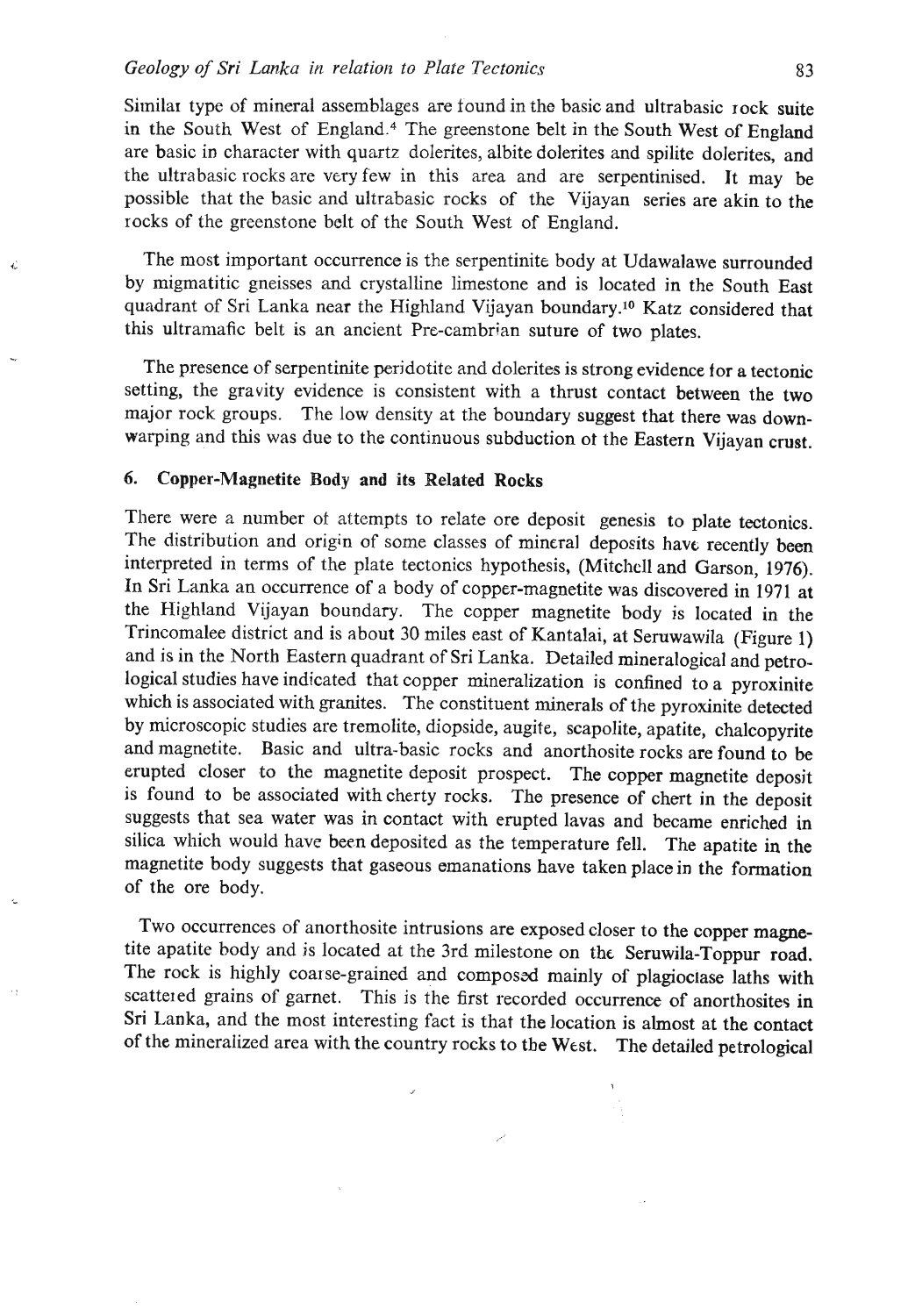and mineralogical studies carried out indicate that the plagioclases contained are andesine and labrodorite with  $Na<sub>2</sub>O$  content  $6.15\%$ . The anorthosite at Seruwila may not represent a deep crustal or upper mantle material but a reworked material intruded along a faulted contact zone.9

About  $60 \text{ km}$  to the West of the Highland Vijayan boundary west of the magnetite deposit is the carbonatite (apatite) complex. This is located in the North Central province of Sri Lanka and falls within the Western Vijayan series.2 The closer examination of the lithology of the carbonatite area shows an association of rocks akin to the Highland series. Geochemical study of the carbonatite complex concludes that the limestones arc of igneous origin that has equjlibrzted from a carbonatite magma. The geochemistry of the Eppawela apatite is similar to the East African type.8 In most of the East African carbonatite the mineralization has taken place at the intra continental rift zone plate boundaries, (Mitchell and Garson 1976). The carbonatite at Eppawela may have resulted due to subduction of the Eastern Vijayan oceanic crust and the partial melting of the crust at depth, deeper in the Benioff zone have resulted a carbonatite magma which has later intruded into the meta sediments (The Highland Series).

## **7. Mineral and Thermal Waters of** Sri **Lanka**

Mineral and thermal water of Sri Lanka are described by J. P. R. Fonseka *et aL5*  All known springs occur in tht coastal plain of the East and South east section of the island where also dolerite dykes are best exposed (set Figure 1). At present, there are nine thermal springs; six of the nine thermal springs are located in the East and South Eastern coastal plain of the island whch is underlain by genisses of the Vijayan series. The other three namely Mahapellessa, Kanniyai and Rankihiliya are in the area underlain by Highland series. All the springs seep out invariably at ground level, without any appreciable head, from hollows or sandy bottoms of ponds or pools. A few issue from the fissures in the bedrock.

The origin of the mineral and thermal water is probably due to deeply circulating ground water. Thc most interesting feature is that all these hot springs confine to the Eastern and South Eastern sections of the island.

#### **Geological Evolution of** Sri **Lanka**

It is now realized that collision is probably the most important single cause of mountain building and orogeny and ancient collision belts and suture zones have been recognized in a number of orogenic belts Precambrian to Pliocene in age Many papers have been written on mineralization at plate boundaries and the hypothesis is hown to be useful in explaining the origin of the host rocks of the ore bodies.

Sri Lanka Highland series was once a minor orogenic belt. This was an elongated zone extending from S.S.W. to N.N.E varying in strike and direction. The thickness of the sediments are much thicker compared with the Eastern Vijayan rocks. The